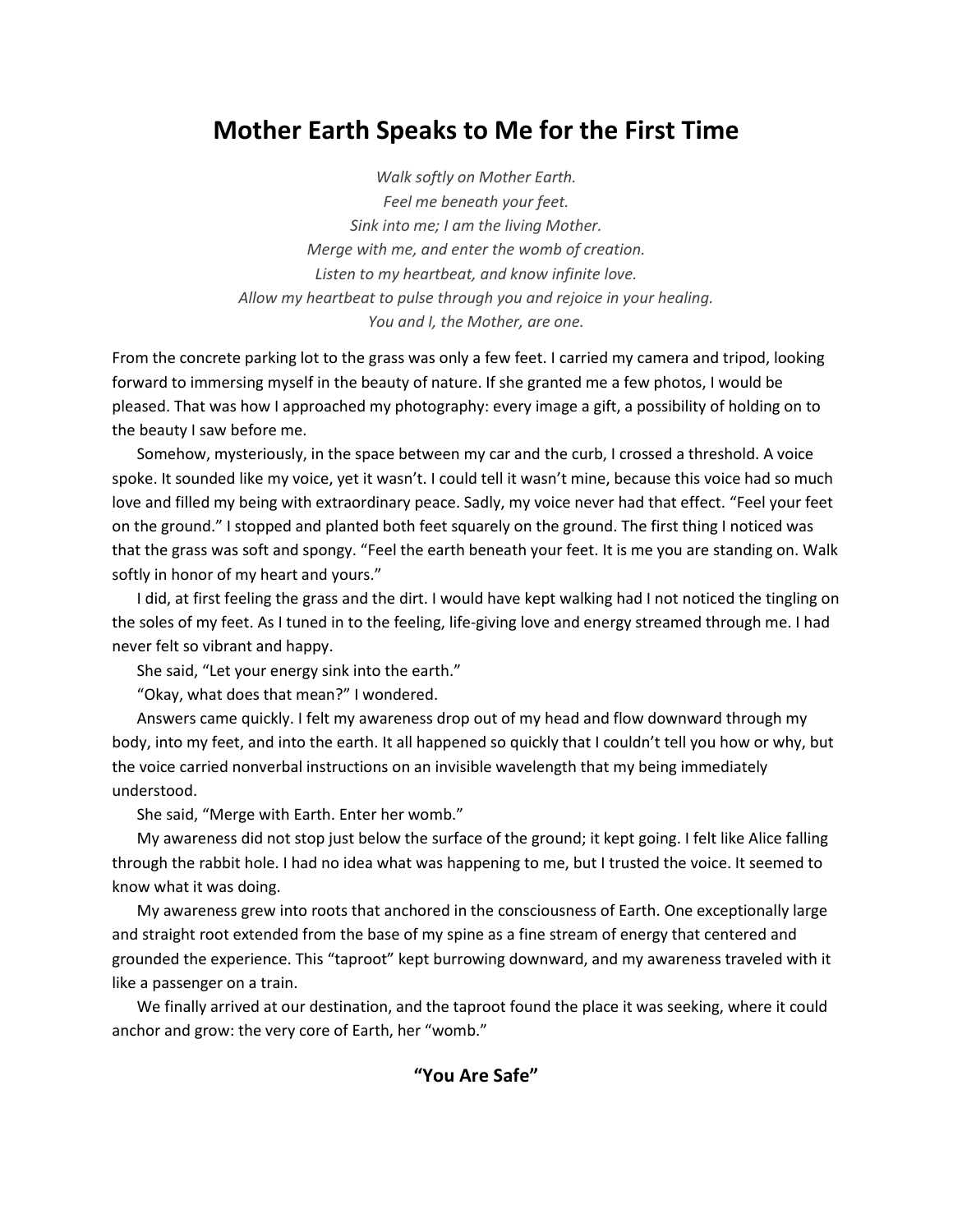She said, "You are safe."

It was true; I felt safely tucked into her dark, deep, moist womb in the center of Earth. I cannot explain it logically, but I knew where I was - the womb from which all life emerges. I snuggled in, wanting to rest there forever.

My awareness became very still; I was truly at rest for the first time in my life. And then I heard it: her heartbeat. I allowed it to vibrate into my heart, and we became one being, one voice, one life. This was Mother Earth, Gaia, the being who is our planet Earth. Our planet is alive; it's a real being.

Oh, my goodness, was this happening for real? I had somehow shifted into a fully conscious world, teeming with life and light. It was a different type of consciousness than my normal state. I knew right then that a new normal had just established itself.

Her heartbeat spoke directly to my heart, and I felt another shift. Her drumming heartbeat pulsed me into her heart, and her heart and womb transformed into one vast vital space. Merging with her heart took me through another portal of consciousness. I was sure this was a journey back to the source, where my being was seeded and sown in the womb of the Mother — the Mother of the universe, the Mother of All Creation.

She said, "We are one. Rest. You are home."

I had only walked a few steps onto the grass and stood motionless, as if I were a tree. I was part of the landscape, no longer walking on the earth but part of it. I saw the trees, grass, and blue sky around me, but my awareness snuggled and immersed itself into Mother Earth. It was then that I understood that we don't live *on* Earth; we live *in* her body, heart, and soul. This reality took a while to sink in, so I took some time to absorb the information and notice how I felt.

A silence as clear and vast as the sky calmed my consuming mental chatter. My body felt so light and alive. In contrast, it seemed as if I had barely been lumbering and slumbering through life. Yes, she spoke and invited me into her heart. She and I were one, and I had never felt so at home, happy, and safe in my twenty years of living on the planet.

From that day on, Mother Earth became my true mother, the mother I count on to be there every second, every day, always. I knew I could depend on her. She didn't replace my biological mother; she became the Great Mother.

This knowing kindled a living flame, a luminous pilot light that guided me from within. I knew whose womb conceived me and who thrust me into life. I also recognized her loving voice as having been with me for eternity. The painful gap I experienced between this world and the ethereal realms beyond were now connected. I was whole and gathered in a seamless stream of living energy from soul to cell.

#### **Water Droplets Share a Lesson**

It was a beautiful fall day. Brilliant greens, golds, and reds dotted the trees highlighted by sunbeams weaving through the forest. My feet seemed to know where to go; a magnetic force drew me toward a small waterfall. Sparkles of water playfully danced before me. A clear memory surfaced that matched the brilliance of the sunlight on the water. Sometimes these memories of other times and dimensions are a little hard to believe. My mind wants to dismiss them with pure logic, but my heart eventually prevails. Thankfully, the truth always seems to win. I am so grateful that somewhere in the depths of my being I recognize and sense when I'm in the vicinity of truth.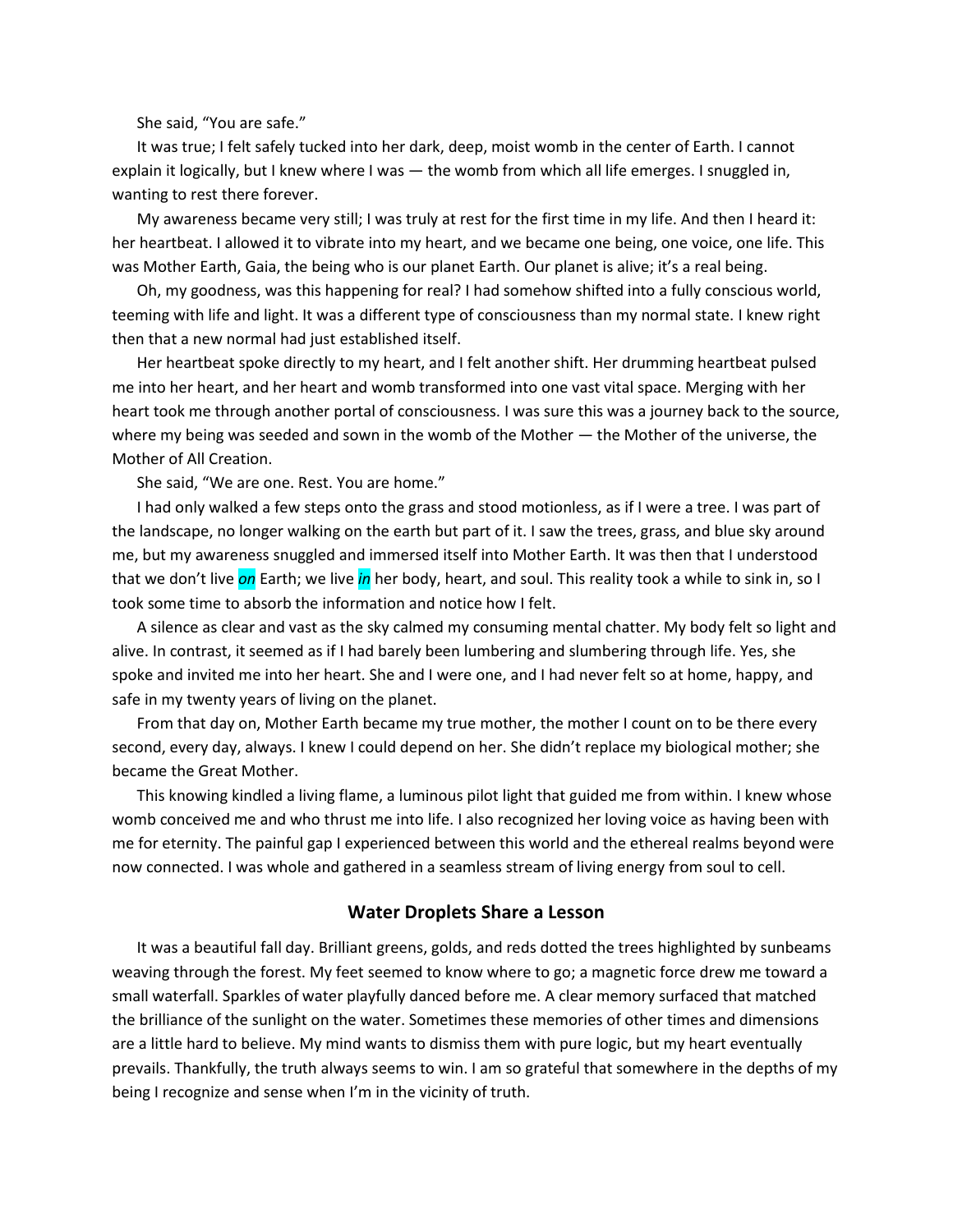Now that I was alive, everything was alive. My mystical nature was fully awake, revealing concise intuitive understanding. The sparkling water droplets spoke to me: "Communication between all realms happens when living energy is the common language. Walk lightly on your Mother Earth. However, you treat me as you treat yourself. You and I are one. I loved you into this world. I share my body so that you can have a glorious temple for your soul. The blood that runs through your veins comes from me, the water of life. When you sing to her, love her, live as one with her, the eternal, infinite, and vital spring of compassion and wisdom flows through you just as it flows through her."

The water sparked its message into my heart and mind. Life made sense to me on that intuitive level. I liked it and wanted more. In answer to my wish, eternal teachings effervesced spontaneously from my soul. It seemed so natural. How could I have forgotten? It was so essential to life, I could not believe we did not learn it first from our parents. I imagined that this teaching was primary among Earth-based indigenous societies but sadly missing from ours.

It was the lesson of reciprocity: exchange, the flow of energy back and forth, loving to and from, breathing in and out. Trees and flowers take in our carbon dioxide and in exchange give us oxygen. Where there is reciprocity, there is wisdom, growth, and love. All life is sourced by these three vital forms of grace.

This was the teaching of the sparkling water droplets. In their generosity, they spoke to my soul and brought forth my sparkling creative life force. They did this not in words but in frequency, energy, the nonverbal universal energy of life. How much of life speaks to us this way? How much do we miss that could nourish and inspire us?

#### **We Are Linked to the Cosmic Matrix**

When I become word centric rather than feeling centric, I miss the deeper meaning of the moment. Words take precedence over feelings when my connection to the Mother is severed. When my awareness of oneness with her fades and the world's noise gets louder, my roots retract, and I become small and limited. What I hear is filtered through my limited experience; nothing new and inspiring is allowed, so how can I learn and grow?

Immersing in Mother Earth fills me with the light of eternal wisdom. The harmony and music of the spheres flows through me until I become the flow of life. Feelings have a much broader spectrum than words. I feel with my entire being. My heart and body are included, not just my mind. I feel integrated and whole as a listener and a speaker. I understand that once we learn to speak in "vibration" instead of English or Chinese, oneness is possible.

Even our relationship to the Source, God, the One, is based on reciprocity. When we are in a reciprocal relationship with God, our understanding of God changes. When we are in a reciprocal relationship, we are in a living relationship in which harmony and resonance can take us into states of Oneness. Reciprocity vibrates us into God consciousness. Everything is living and linked in the cosmic matrix.

At that moment, communing with the little waterfall, my entire being remembered why my soul was drawn to beautiful Mother Earth. My hope of spiritual growth and maturation was possible only through the guidance of the Great Mother.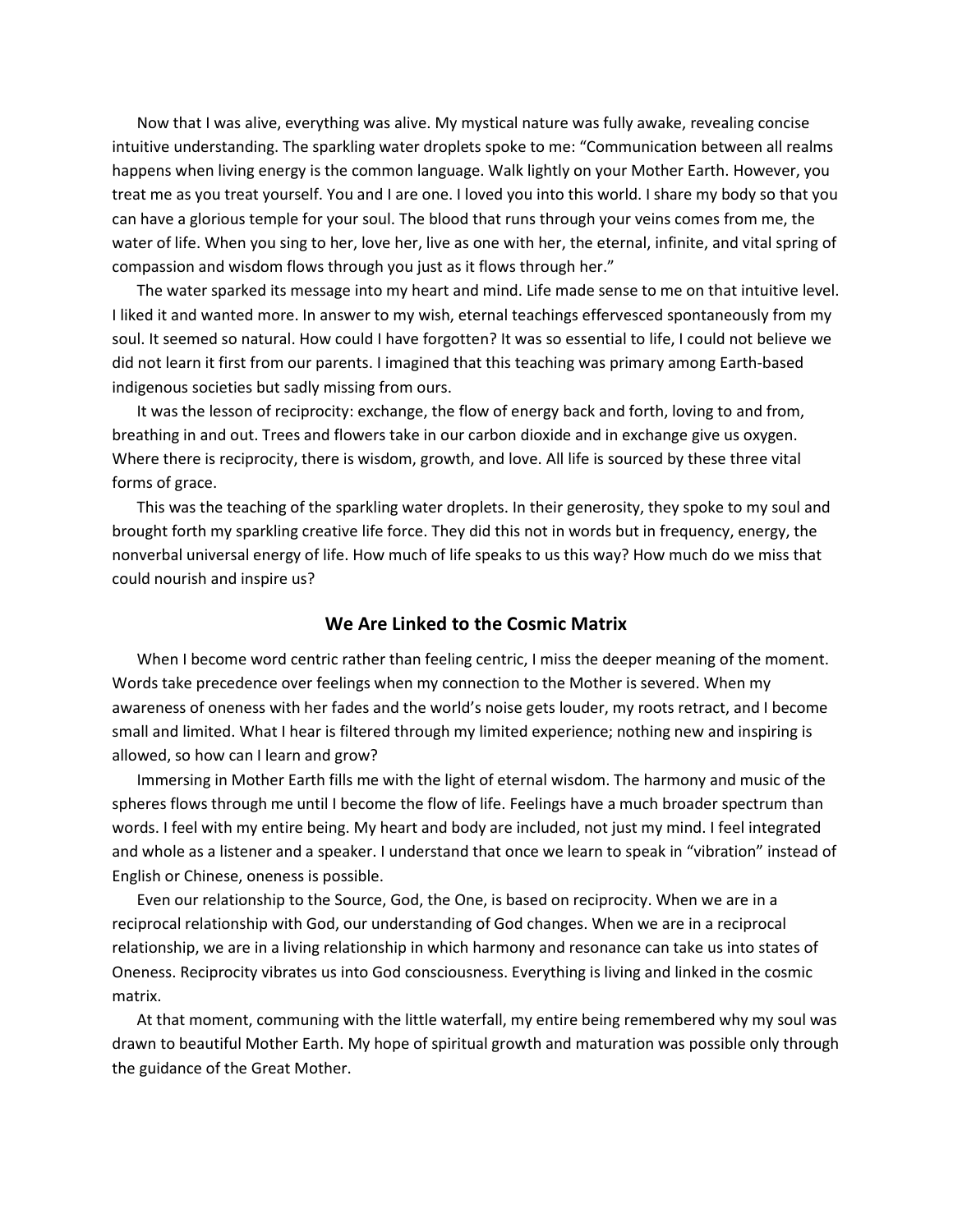It is she who speaks and teaches us here. Through a spiritual maturing process, an evolution and expansion of consciousness rooted in and sourced by the heart of Mother Earth, we discover and grow into our higher beings. When we leave, we take the sum of our experiences with us and vibrate as living, loving pulses, as if we're stars shining in the black night, beacons, lights in the heavens. We become the portal, the threshold where the womb of creative consciousness waits to be seeded once again.

Isn't it amazing how a little path in the woods can lead to such an enlightening journey?

## **Life Spirals through Reciprocity**

Ah, but there is more. "Reciprocity" is still our keyword. We are circling in on further expansion, more wisdom, and healing vital essence. Do you ever ask yourself what makes a tree grow; what makes a flower blossom; or what is the organic process that involves seeds, earth, water, sun, and air?

This takes us to the second part of my deep experience with Mother Earth. I stood there, both feet rooted in the earth by the waterfall. It felt as if I was planted up to my knees, more like a tree than me. It was an intimate moment when my indigenous soul emerged.

My awareness extended deep into the heart of Mother Earth. She held me lovingly in her arms, and my body began to feel the effects of her loving energy. A sudden downward flow rushed through my body, opening channels I never knew existed. All tension, fear, darkness, negativity, woundedness, and heavy energy drained through the energy centers in my seat and feet.

Imagine being relieved of all your fears and darkness. All those feelings and thoughts that had built a protective barrier, a thick skin, sloughed off my field and drained into her heart. She took it all and transformed it into light and love.

My first thought was, "Oh my, how can I do this to her? How can I dump all this on my dear Mother?"

She said, "Release it all into my heart. I will digest it through my body and send you back a wonderful surprise."

"Okay, if you say so," I responded. "Everything you have said so far has worked, so I'll trust that I'm not hurting you."

I let go fully and completely. My body went limp, but I didn't collapse into a puddle on the ground as I imagined I might. Instead, a strong rush of vital, bright energy sprang from her heart. It rose through my body and shot straight up and out through my crown chakra as a fountain of light and energy. It was very physical and ethereal at the same time.

Wow. This caught me entirely by surprise. Mother Earth supports us physically? She cleanses us of pain and sorrow? She raises our consciousnesses into the light? What can't she do? I was amazed, to say the least.

As the light continued to fountain through me and around me, she explained a deeper truth: "Life is reciprocal and complementary. You call it "recycling." If you live with this one truth, you'll find that it releases bounty, love, and vital essence into life. Your heavy energy is my light, and my heavy energy is your light. Trees take in your carbon dioxide, what you consider a waste product, but the carbon dioxide is the trees' food. They feed you with the waste they release — oxygen. This is the true circle, the spiral of life. Life does not keep circling; it grows and spirals through endless cycles of growth through reciprocity."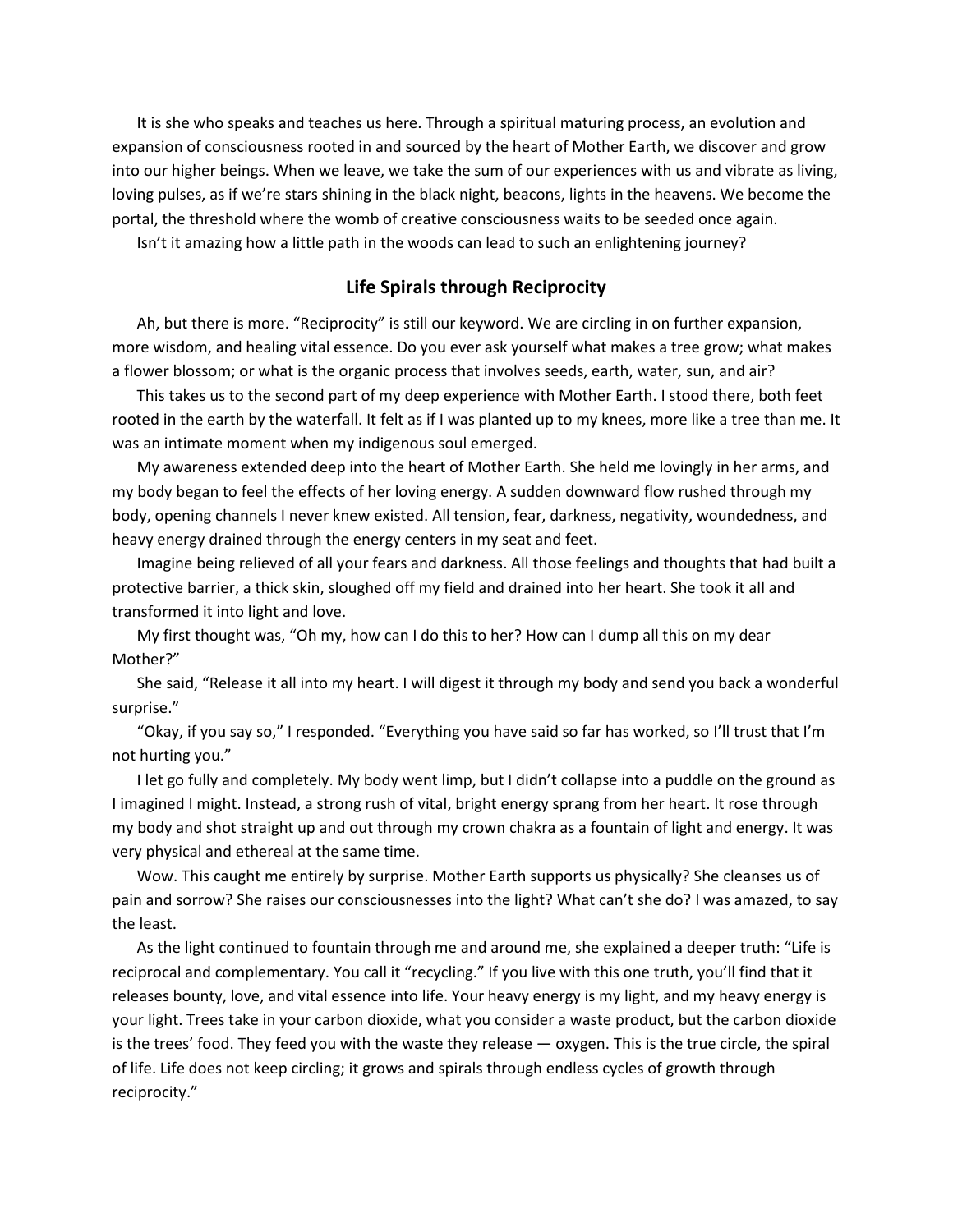Years later, I discovered that most earth-based indigenous societies live the principle of reciprocity and understand it fully. They take care of all beings with respect, performing ceremonies to maintain balance and harmony with Mother Earth, Father Sky, and the cosmos. They understand that their lives are part of a grand matrix that breathes and pulses with the inbreath and outbreath of energy exchanged infinitely through all dimensions.

### **Access the True Self**

I could not have moved an inch if I'd wanted to. Can a tree walk? Deep in our cellular awareness is a memory of pure delight, peace, harmony, power, and love. It is possible to free these memories and live an ecstatic life if we honor our reciprocal agreement, beginning with Mother Earth.

I experienced my reciprocal nature with the Great Mother, her energy supporting my body effortlessly with extraordinarily fine energy; I was in the throes of beautiful healing. Bones and muscles contracted for years returned to their natural alignments. My chest opened, my back released, and my neck aligned without effort, force, and tension but with the natural spring flowing through my body. The deeper I sank, the more I released, and the more of this brilliant and wise energy flowed from her heart.

The intelligence of the energy was so evident, I did not even question it. The energy knew where to go and how to heal. It knew how to do this gently through a slow unwinding of the tight twists and turns in my contracted body. When something is twisted like a pretzel or tightened with a double knot, it takes some wisdom to release it without breaking or tearing. That's how incredibly wise this energy is. Without doing any harm, it knows how to release and free all levels of our beings from the mental, emotional, and physical knots we have created.

When we do not have real, vital essence flowing through us, we must figure out a way to keep ourselves going, so we generate other ways of surviving. We use our creative minds to manufacture artificial ways to live: more food instead of vital food, constant chatter instead of silence, reacting instead of responding, taking instead of giving. It is the difference between plastic and wood. One is barely alive, and one is fully alive. One takes a lot of energy to recycle, and one recycles naturally. This is the false self instead of the true self. We have created a world based on substitutions for the real. We are slowly making our way back to a world based on natural wisdom and the intelligent practice of reciprocity.

My body had never felt this free and alive, and my consciousness had never experienced such depth and expansion. I was accessing and connected to the wisdom of Earth and the cosmos at the same time. I could even walk, talk, and drive a car in that state. Was this what fully realized living felt like? Was this the complete integration of body, mind, and spirit? Indeed, it was a big surprise, just as Mother Earth had promised.

## **Mother Earth Is the Ultimate Healer**

I noticed my feet again, and they reminded me to reground and review the teachings:

My energetic roots and awareness were deeply set in the core of the planet, Mother Earth. My heavy energy fed the fire of her heart and belly, and the wellspring of healing and wisdom flowed upward through my physical body from her heart. I felt straight and tall, as if my spine had lengthened and stretched both downward and upward, flexible and resilient. Having seen great martial artists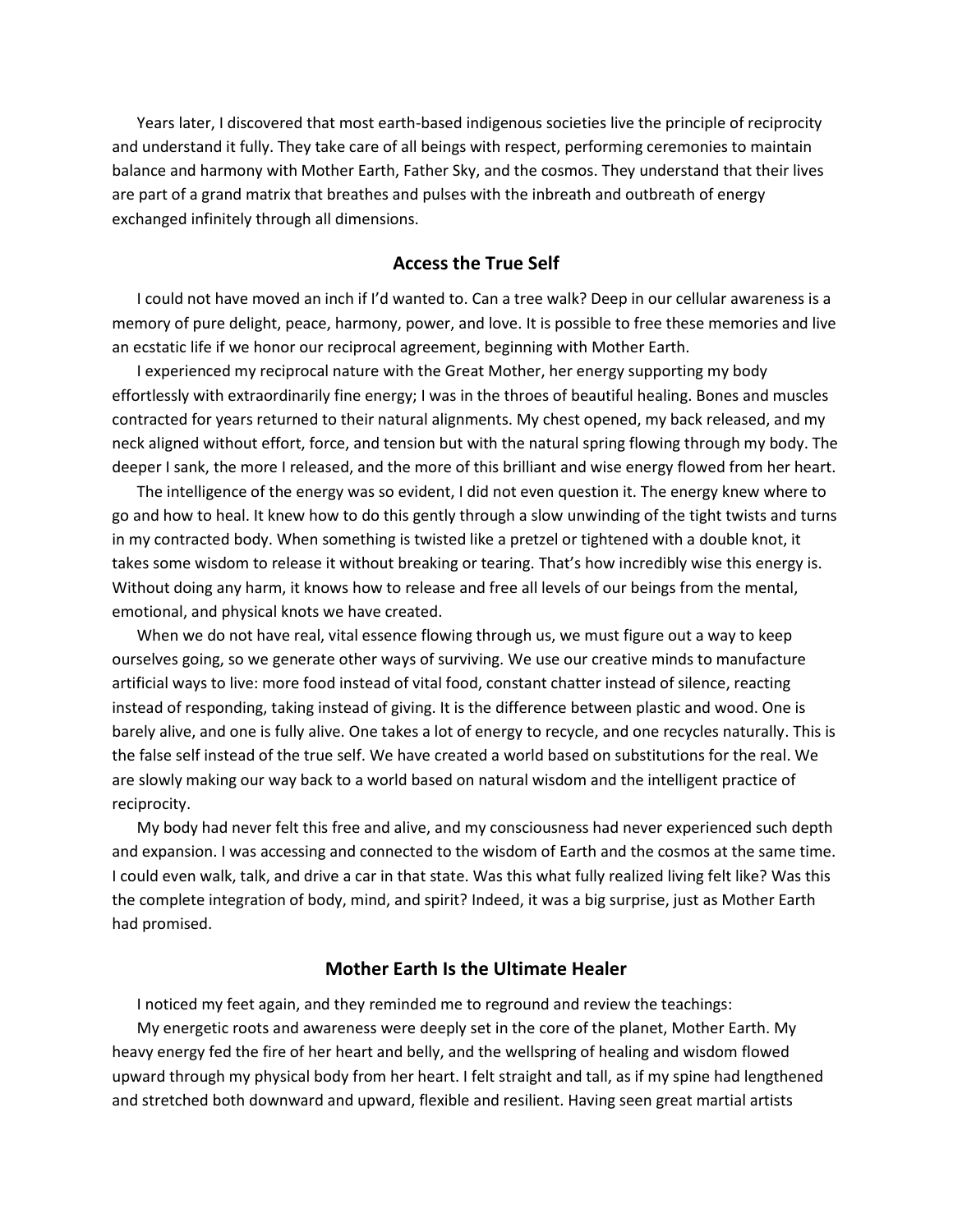perform, I realized this was what their bodies must feel like: suspended from an energetic exoskeleton that is elastic, coherent, sensitive, and responsive like a spider web. A matrix of primordial living energy suspends us. It really does exist!

Next, intelligent and wise energy started to root out past, heavy emotions, similar to a gardener weeding in the spring. Old memories welled up. Wounds, painful betrayals, disappointments, anger, resentments, judgments, self-pity, and a lifetime of bitterness liquified and released into her heart. Emotions and thoughts released from muscles, cells, and organs, forming a channel that traveled down into the earth. The lightness and relief that came with this clearing was miraculous, but it contained a lesson that was especially important.

Seeing clearly how the physical and emotional get so intertwined confirmed my knowing that illness is not just a physical experience; it is a total mind, body, and spirit event that requires a delicate approach to its many facets. The experience was exquisite, sublime, refined, and filled with love. There were no negative side effects, only positive ones. It was apparent that Mother Earth, in her infinite wisdom, knew so much more about healing than I did. She seemed to be offering her wisdom to use whenever I wanted. She insisted on it!

The energy rising through me, fountaining through my crown chakra, began to shift. Nothing blocked the full flow of shimmering, silvery golden light from Earth to the cosmos and from my feet to my head. The stream transmuted into a vortex in the shape of a chalice that opened to the heavens. I experienced this expansion physically and metaphysically. The feminine chalice of receptivity was wondrously alive and open. My heart received this grace without resistance or hesitation. It felt as if the most refined, healing, and encompassing love of the cosmos flowed through me, spiraling upward and downward and radiating out into infinity. It was complete unto itself, a feminine power rising through me, strong and wise and in perfect balance and harmony. I felt no neediness, collapsing, or diminishing of myself in the face of something greater.

#### **The Experience of a Lifetime Ends**

As if in response to showing up in her whole expression, a light appeared out of the vastness. It was barely noticeable at first and grew into a shining spear of bright laser light. It came directly from above and entered through the center of the fountaining chalice. The chalice and light spear continued downward through the central column in a swirling dance of cosmic love and formed into a single column, a perfect spiraling axis of light that touched, ignited, and integrated all my chakras into one shimmering wholeness. From this masculine and feminine bonding, my true being rose out of the flame of love, a phoenix rising out of the ashes. I knew, without doubt, that I was the child of Mother Earth and Father Sun.

Releasing the strain of artifice, I was sourced by vital natural energy. I experienced the birth of my true being. I recognized her; it was she who I had been seeking since I was a child. She was the column of light, the axis of my energetic body, my sovereign consciousness. This was her home, and the door was now open.

I had always had a sense that there was a light at the end of the tunnel. It gave me hope that one day I would reunite with my true eternal self. I gave great thanks to the temporal self who recognized and supported my journey, knowing that her life would be inevitably absorbed into the true eternal self.